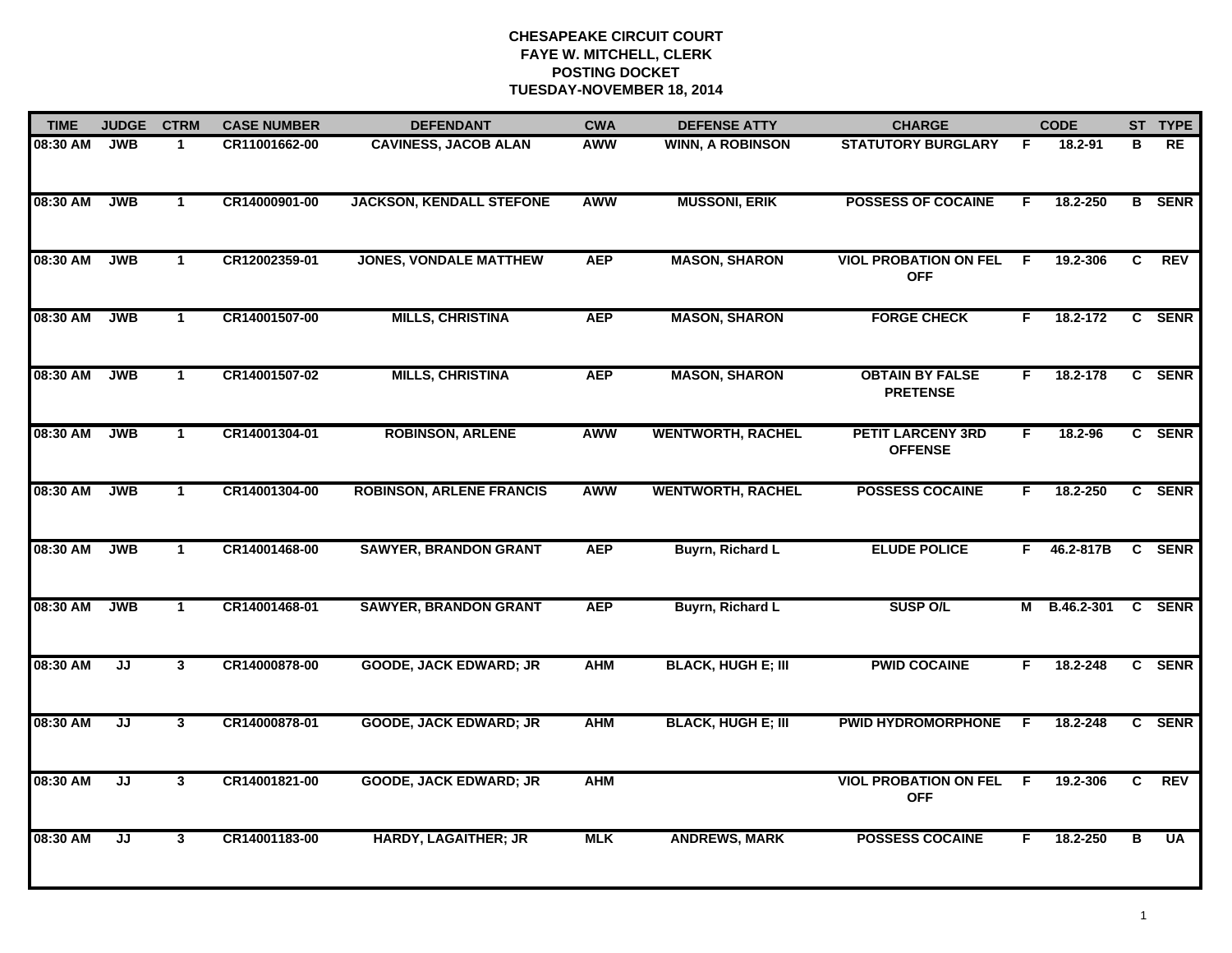| <b>TIME</b> | <b>JUDGE</b> | <b>CTRM</b>  | <b>CASE NUMBER</b> | <b>DEFENDANT</b>                | <b>CWA</b> | <b>DEFENSE ATTY</b>       | <b>CHARGE</b>                                  |                | <b>CODE</b> |                | ST TYPE       |
|-------------|--------------|--------------|--------------------|---------------------------------|------------|---------------------------|------------------------------------------------|----------------|-------------|----------------|---------------|
| 08:30 AM    | JJ           | 3            | CR14001767-00      | <b>HARDY, LAGAITHER; JR</b>     | <b>MLK</b> | Ireland, Elizabeth D.     | <b>VIOL PROBATION ON FEL</b><br><b>OFF</b>     | -F.            | 19.2-306    | C.             | <b>REV</b>    |
| 08:30 AM    | JJ           | 3            | CR13001506-00      | JOHNSON, DUANE WAYLAND          | <b>KAM</b> | <b>PASS, STEPHANIE</b>    | <b>ASSAULT/BATTER-LAW</b><br><b>ENFORCEMT</b>  | F.             | $18.2 - 57$ |                | <b>B</b> SENR |
| 08:30 AM    | JJ           | $\mathbf{3}$ | CR13001506-01      | <b>JOHNSON, DUANE WAYLAND</b>   | <b>KAM</b> | <b>PASS, STEPHANIE</b>    | <b>OBSTRUCT JUSTICE</b>                        | М              | 18.2-460    |                | <b>B</b> SENR |
| 08:30 AM    | JJ           | 3            | CR13001506-02      | JOHNSON, DUANE WAYLAND          | <b>KAM</b> | <b>PASS, STEPHANIE</b>    | <b>DAMAGE PROPERTY</b>                         | М              | 18.2-137    |                | <b>B</b> SENR |
| 08:30 AM    | <b>RDS</b>   | 6            | CR13001413-01      | HARTMAN, SHANNON ALTON          | <b>AHM</b> | <b>BYRUM, ERICA</b>       | <b>VIOL PROBATION ON FEL</b><br><b>OFF</b>     | E              | 19.2-306    | C              | <b>REV</b>    |
| 08:30 AM    | <b>RDS</b>   | 6            | CR12000606-01      | <b>WILLIAMS, ERICA JANAE</b>    | <b>WHC</b> | James, Andrew K.          | <b>VIOL PROBATION ON FEL</b><br><b>OFF</b>     | F.             | 19.2-306    | C.             | <b>REV</b>    |
| 08:30 AM    | <b>RDS</b>   | 6            | CR12001461-02      | <b>WILLIAMS, MARVIN ANTONIO</b> | <b>ASA</b> | <b>ANDREWS, MARK</b>      | <b>VIOL PROBATION ON FEL</b><br><b>OFF</b>     | $\overline{F}$ | 19.2-306    | $\overline{c}$ | <b>REV</b>    |
| 09:30 AM    | <b>RDS</b>   | 6            | CR10001290-01      | <b>BANKS, ANDRE T</b>           | <b>WHC</b> | <b>HOOKER, JOHN D; JR</b> | <b>VIOL PROBATION ON FEL</b><br><b>OFF</b>     | F.             | 19.2-306    | C              | <b>AC</b>     |
| 09:30 AM    | <b>RDS</b>   | 6            | CR13000326-00      | <b>FESSLER, MATTHEW EDWARD</b>  | PLC        | Kowalsky, Robert E; JR    | <b>VIOL PROBATION ON FEL</b><br><b>OFF</b>     | E              | 19.2-306    | C              | <b>AC</b>     |
| 10:00 AM    | <b>JWB</b>   | $\mathbf 1$  | CJ14000144-00      | IN RE JUVENILE APPEAL           | <b>DAM</b> | <b>JOHNSON, STEPHANIE</b> | <b>ASSAULT:</b><br><b>TEACHER/PRINCIPL ETC</b> | М              | 18.2-57     |                | R TRYL        |
| 10:00 AM    | <b>JWB</b>   | $\mathbf 1$  | CJ14000144-01      | IN RE JUVENILE APPEAL           | <b>DAM</b> | <b>JOHNSON, STEPHANIE</b> | <b>GRAND LARCENY</b>                           | F.             | 18.2-95     |                | R TRYL        |
| 10:00 AM    | <b>JWB</b>   | $\mathbf{1}$ | CJ14000144-02      | IN RE JUVENILE APPEAL           | <b>DAM</b> | <b>JOHNSON, STEPHANIE</b> | <b>PETIT LARCENY</b>                           | $\overline{M}$ | 18.2-96     |                | R TRYL        |
| 10:00 AM    | <b>JWB</b>   | $\mathbf 1$  | CJ14000144-03      | IN RE JUVENILE APPEAL           | <b>DAM</b> | <b>JOHNSON, STEPHANIE</b> | <b>PUBLIC RECORDS:</b><br><b>FORGERY</b>       | F.             | 18.2-168    |                | C TRYL        |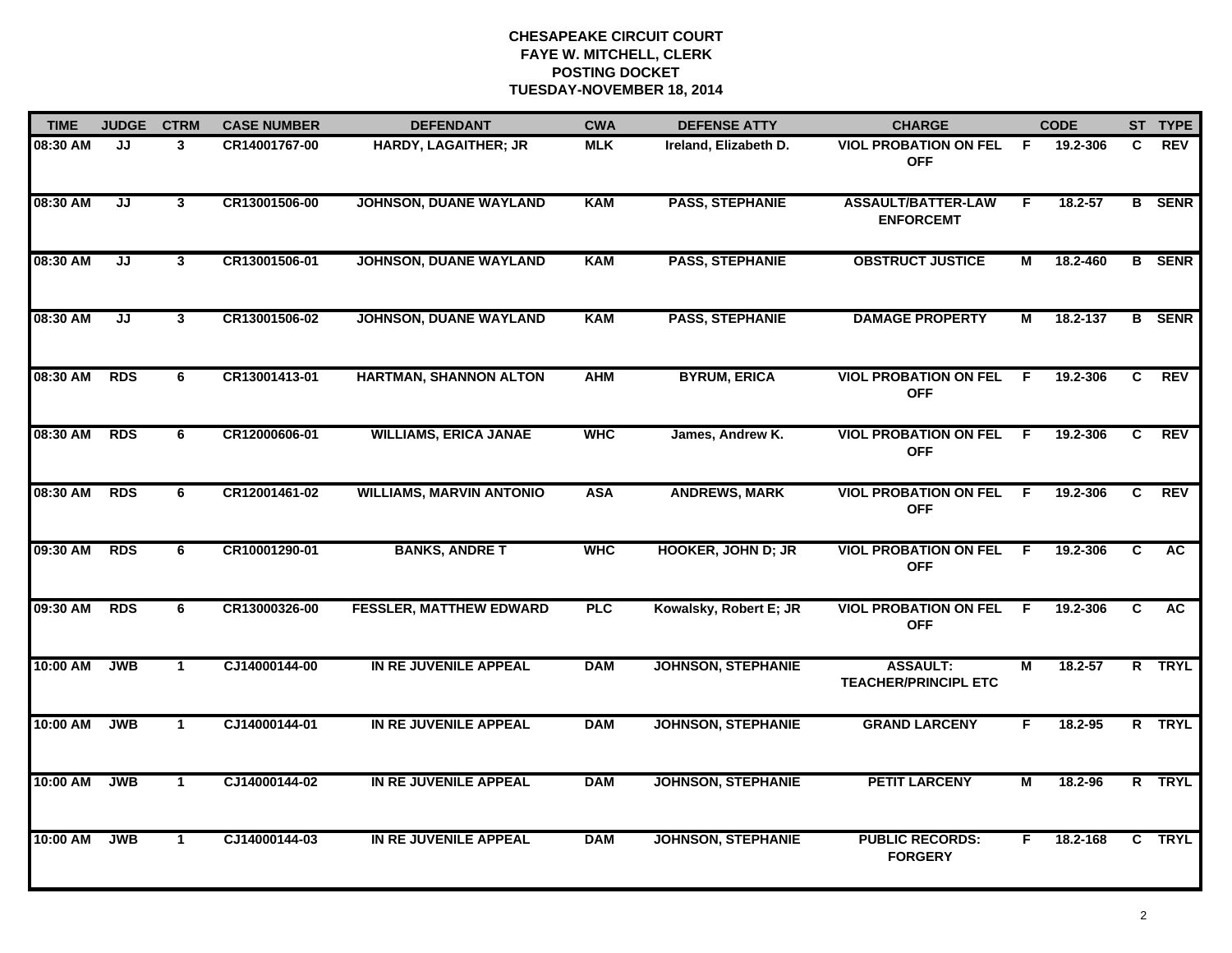| <b>TIME</b> | <b>JUDGE</b> | <b>CTRM</b>  | <b>CASE NUMBER</b> | <b>DEFENDANT</b>                  | <b>CWA</b> | <b>DEFENSE ATTY</b>       | <b>CHARGE</b>                                  |     | <b>CODE</b>    |    | ST TYPE       |
|-------------|--------------|--------------|--------------------|-----------------------------------|------------|---------------------------|------------------------------------------------|-----|----------------|----|---------------|
| 10:00 AM    | <b>JWB</b>   | 1            | CJ14000144-04      | IN RE JUVENILE APPEAL             | <b>DAM</b> | <b>JOHNSON, STEPHANIE</b> | <b>DISORDERLY CONDUCT</b>                      | М   | 18.2-415       |    | C TRYL        |
| 10:00 AM    | <b>JWB</b>   | $\mathbf{1}$ | CJ14000144-05      | IN RE JUVENILE APPEAL             | <b>DAM</b> | <b>JOHNSON, STEPHANIE</b> | <b>PUBLIC</b><br><b>SWEARING/INTOXICATION</b>  | М   | 18.2-388       |    | C TRYL        |
| 10:00 AM    | <b>JWB</b>   | $\mathbf{1}$ | CJ14000144-06      | IN RE JUVENILE APPEAL             | <b>DAM</b> | <b>JOHNSON, STEPHANIE</b> | <b>EXPECTORATE UPON</b><br><b>PUBLIC PLACE</b> | М   | 18.2-322       |    | S TRYL        |
| 10:00 AM    | <b>JWB</b>   | $\mathbf{1}$ | CR11001045-02      | <b>HAWKINS, RONALD MARQUIS</b>    | <b>SMK</b> | <b>ANDREWS, MARK</b>      | <b>VIOL PROBATION ON FEL</b><br><b>OFF</b>     | F.  | 19.2-306       |    | C BOND        |
| 10:00 AM    | <b>JWB</b>   | $\mathbf{1}$ | CR14002094-00      | <b>HIPPLER, DEBRA LYNN</b>        | <b>MLK</b> | <b>HOLDER, WM JOSHUA</b>  | <b>PETIT LARCENY 3RD+ OFF</b>                  | - F | 18.2-96        |    | C TRYL        |
| 10:00 AM    | <b>JWB</b>   | $\mathbf{1}$ | CR14002094-01      | <b>HIPPLER, DEBRA LYNN</b>        | <b>MLK</b> | <b>HOLDER, WM JOSHUA</b>  | PETIT LARCENY 3RD+ OFF F                       |     | 18.2-96        |    | C TRYL        |
| 10:00 AM    | <b>JWB</b>   | $\mathbf{1}$ | CR14002094-02      | <b>HIPPLER, DEBRA LYNN</b>        | <b>MLK</b> | <b>HOLDER, WM JOSHUA</b>  | <b>FELON POSS WPN/AMMO</b><br>(NOT GUN)        | F.  | 18.2-308.2     |    | C TRYL        |
| 10:00 AM    | <b>JWB</b>   | $\mathbf{1}$ | CR14001443-00      | <b>MARSHALL, ALESIA VANTALICE</b> | <b>SMK</b> | <b>MUSSONI, ERIK</b>      | <b>ASSAULT AND BATTER</b>                      | М   | $46 - 3$       |    | <b>B</b> MENT |
| 10:00 AM    | <b>JWB</b>   | $\mathbf 1$  | CR14002049-00      | <b>MARSHALL, ALESIA VANTALICE</b> | <b>SMK</b> | <b>MUSSONI, ERIK</b>      | <b>DAMAGE PROPERTY &lt;\$1000 M</b>            |     | 18.2-137       |    | <b>B</b> MENT |
| 10:00 AM    | <b>JWB</b>   | $\mathbf{1}$ | CR14000453-00      | <b>PARROTT, DAVID TYRONE</b>      | <b>MLK</b> | Broccoletti, James O.     | <b>UNAUTHORIZED USE OF</b><br><b>VEHICLE</b>   |     | $F$ A.18.2-102 | C. | <b>TRYL</b>   |
| 10:00 AM    | <b>JWB</b>   | $\mathbf{1}$ | CR14000453-00      | <b>PARROTT, DAVID TYRONE</b>      | <b>MLK</b> | Broccoletti, James O.     | <b>UNAUTHORIZED USE OF</b><br><b>VEHICLE</b>   |     | $F$ A.18.2-102 |    | C BOND        |
| 10:00 AM    | <b>JWB</b>   | $\mathbf{1}$ | CR14000453-01      | <b>PARROTT, DAVID TYRONE</b>      | <b>MLK</b> | Broccoletti, James O.     | <b>FTA - ADATS</b>                             | М   | 18.2-456       |    | CAP           |
| 10:00 AM    | <b>JWB</b>   | $\mathbf{1}$ | CR14000453-01      | <b>PARROTT, DAVID TYRONE</b>      | <b>MLK</b> | Broccoletti, James O.     | <b>FTA - ADATS</b>                             | М   | 18.2-456       |    | <b>BOND</b>   |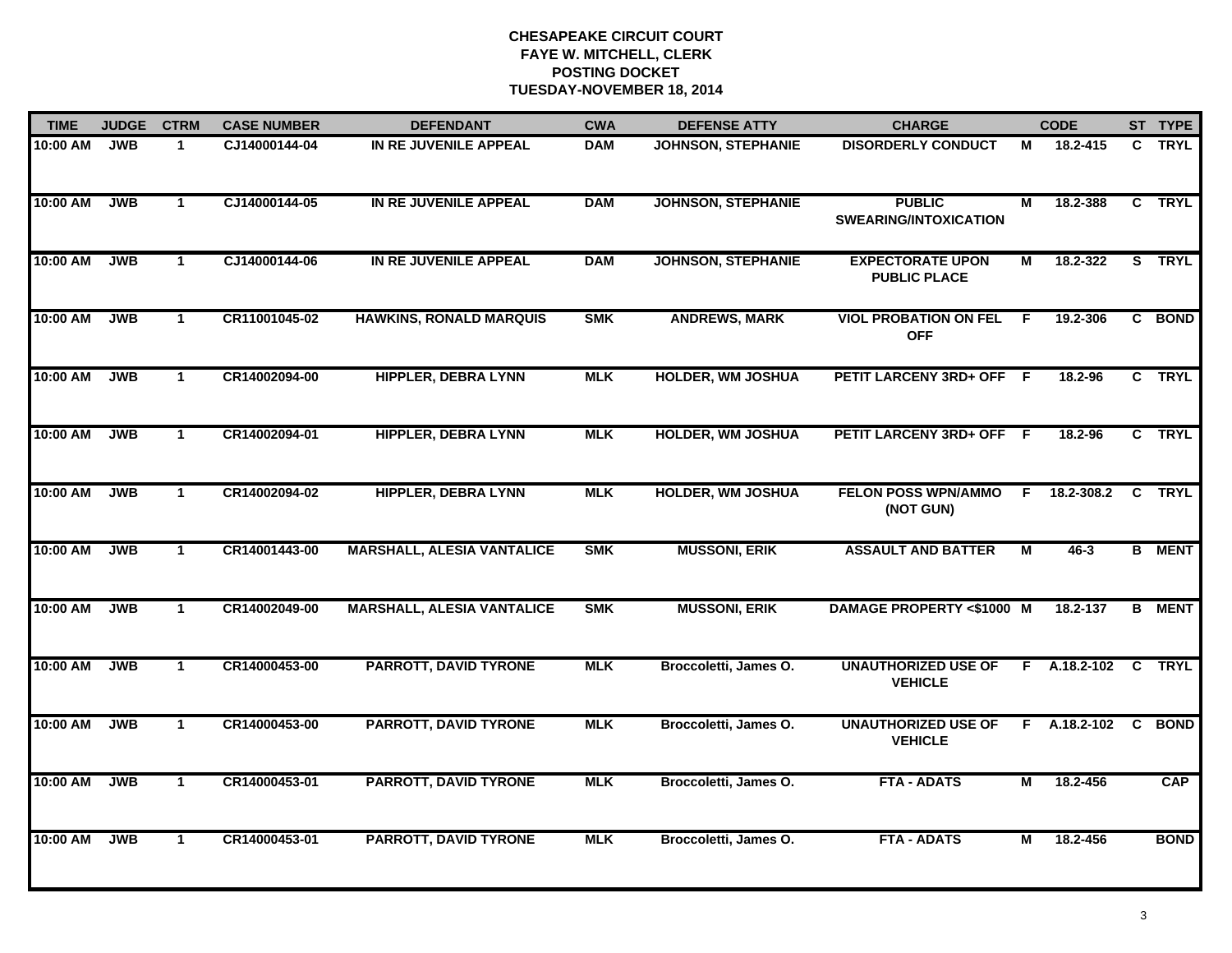| <b>TIME</b> | <b>JUDGE</b>                      | <b>CTRM</b>             | <b>CASE NUMBER</b> | <b>DEFENDANT</b>                                | <b>CWA</b> | <b>DEFENSE ATTY</b>         | <b>CHARGE</b>                                |    | <b>CODE</b>  |                | ST TYPE       |
|-------------|-----------------------------------|-------------------------|--------------------|-------------------------------------------------|------------|-----------------------------|----------------------------------------------|----|--------------|----------------|---------------|
| 10:00 AM    | JJ                                | $\mathbf{3}$            | CR14001433-00      | <b>GLOVER, MELVIN LEE</b>                       | <b>ASA</b> | <b>JONES, M COLSTON</b>     | DUI                                          |    | M A.18.2-266 |                | <b>B</b> TRYL |
| 10:00 AM    | JJ                                | $3^{\circ}$             | CR14001718-00      | <b>MCPHERSON, CHRISTOPHER</b><br><b>STEPHEN</b> | <b>AEP</b> | <b>TITTER, JENNIFER L</b>   | <b>ATTEMPT MALICIOUS</b><br><b>WOUNDING</b>  | F. | $18.2 - 51$  | C.             | <b>MOT</b>    |
| 10:00 AM    | JJ                                | $\overline{\mathbf{3}}$ | CR14001718-01      | <b>MCPHERSON, CHRISTOPHER</b><br><b>STEPHEN</b> | <b>AEP</b> | <b>TITTER, JENNIFER L</b>   | <b>ATTEMPT MALICIOUS</b><br><b>WOUNDING</b>  | F. | $18.2 - 51$  | C              | <b>MOT</b>    |
| 10:00 AM    | JJ                                | $\mathbf{3}$            | CR14001718-02      | <b>MCPHERSON, CHRISTOPHER</b><br><b>STEPHEN</b> | <b>AEP</b> | <b>TITTER, JENNIFER L</b>   | FIREARM: USE IN COMM OF F<br><b>FELONY</b>   |    | 18.2-53.1    | C.             | МОТ           |
| 10:00 AM    | JJ                                | $\mathbf{3}$            | CR14001718-03      | <b>MCPHERSON, CHRISTOPHER</b><br><b>STEPHEN</b> | <b>AEP</b> | <b>TITTER, JENNIFER L</b>   | FIREARM: USE IN COMM OF F<br><b>FELONY</b>   |    | 18.2-53.1    | C.             | МОТ           |
| 10:00 AM    | JJ                                | $\mathbf{3}$            | CR14001718-04      | <b>MCPHERSON, CHRISTOPHER</b><br><b>STEPHEN</b> | <b>AEP</b> | <b>TITTER, JENNIFER L</b>   | <b>FIREARM: SHOOT FROM</b><br><b>VEHICLE</b> | F. | 18.2-286.1   | C              | MOT           |
| 10:00 AM    | JJ                                | 3                       | CR14001718-05      | <b>MCPHERSON, CHRISTOPHER</b><br><b>STEPHEN</b> | <b>AEP</b> | <b>TITTER, JENNIFER L</b>   | <b>SHOOT AT OCCUPIED</b><br><b>VEHICLE</b>   | F. | 18.2-154     | $\overline{c}$ | <b>MOT</b>    |
| 10:00 AM    | JJ                                | $\overline{\mathbf{3}}$ | CR14001718-06      | <b>MCPHERSON, CHRISTOPHER</b><br><b>STEPHEN</b> | <b>AEP</b> | <b>TITTER, JENNIFER L</b>   | <b>POSSESS MARIJUANA</b>                     | м  | 18.2-250.1   | C.             | <b>MOT</b>    |
| 10:00 AM    | JJ                                | 3                       | CR14001718-07      | <b>MCPHERSON, CHRISTOPHER</b><br><b>STEPHEN</b> | <b>AEP</b> | <b>TITTER, JENNIFER</b>     | DAMAGE PROPERTY >\$1,000 F                   |    | 18.2-137     | C.             | <b>MOT</b>    |
| 10:00 AM    | JJ                                | $\mathbf{3}$            | CR14001986-00      | <b>SHELTON, CHRISTOPHER</b><br><b>NICHOLAS</b>  | <b>AEP</b> | <b>JAMES, ANDREW</b>        | <b>THREAT TO BOMB</b>                        | F. | 18.2-83      |                | <b>B</b> TRYL |
| 10:00 AM    | JJ                                | $\mathbf{3}$            | CR14001986-01      | <b>SHELTON, CHRISTOPHER</b><br><b>NICHOLAS</b>  | <b>AEP</b> | <b>JAMES, ANDREW</b>        | THREAT OVER THE PHONE M                      |    | 18.2-427     |                | <b>B</b> TRYL |
| 10:00 AM    | $\overline{\mathsf{J}\mathsf{J}}$ | 3                       | CR14001804-00      | TOHT, RONALD RICHARD; JR                        | <b>ASA</b> | <b>SINGLETON, KENNETH L</b> | <b>POSSESS OXYCODONE</b>                     | F. | 18.2-250     |                | <b>B</b> TRYL |
| 10:00 AM    | JJ                                | $\mathbf{3}$            | CR14001804-01      | <b>TOHT, RONALD RICHARD; JR</b>                 | <b>ASA</b> | <b>SINGLETON, KENNETH L</b> | <b>DUI-1ST</b>                               |    | M A.18.2-266 |                | <b>B</b> TRYL |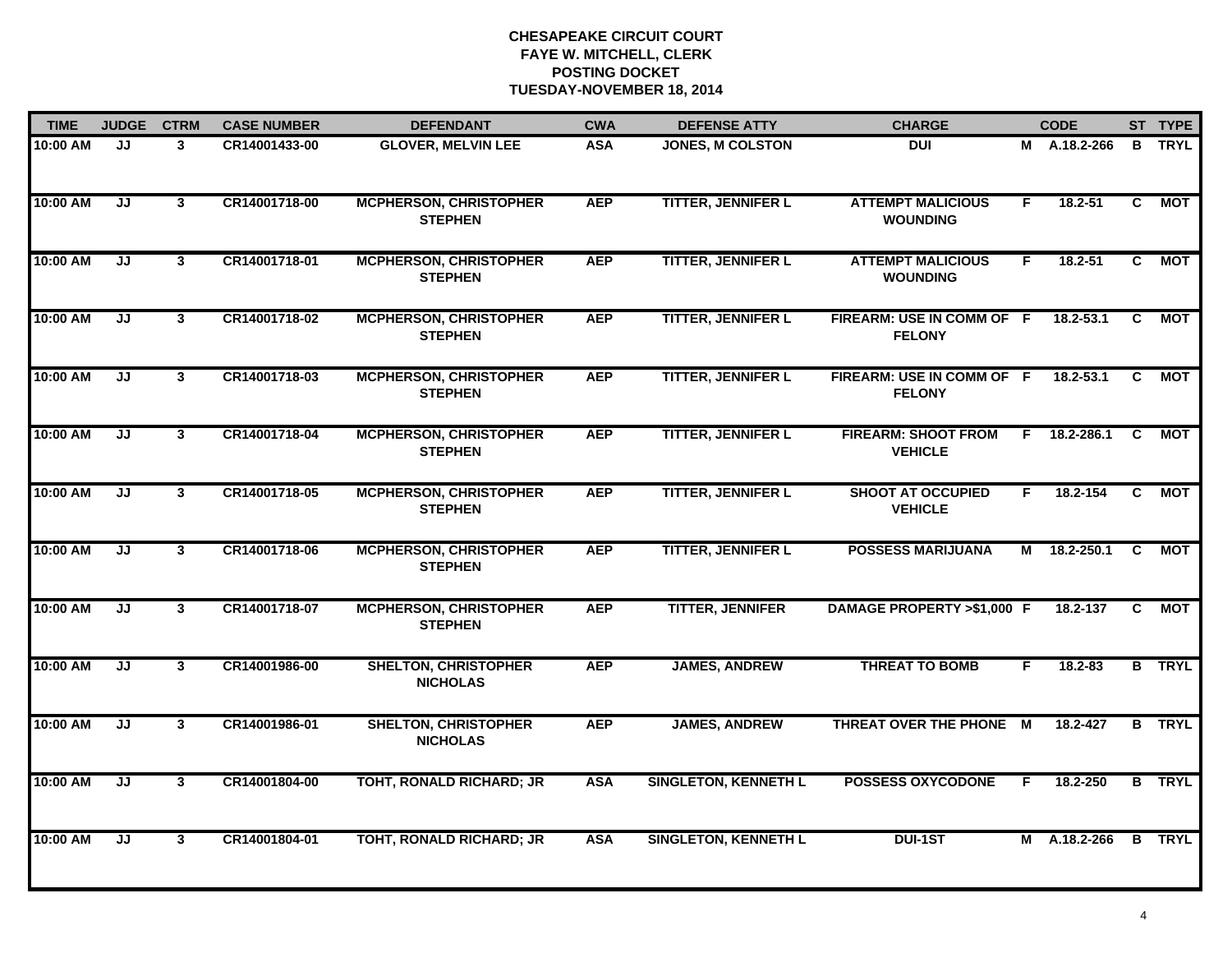| <b>TIME</b>   | <b>JUDGE</b> | <b>CTRM</b>             | <b>CASE NUMBER</b> | <b>DEFENDANT</b>                  | <b>CWA</b> | <b>DEFENSE ATTY</b>          | <b>CHARGE</b>                                  |              | <b>CODE</b> |                | ST TYPE       |
|---------------|--------------|-------------------------|--------------------|-----------------------------------|------------|------------------------------|------------------------------------------------|--------------|-------------|----------------|---------------|
| 10:00 AM      | JJ           | 3                       | CR14002443-00      | <b>UPSHUR, KEVIN ANTONIO</b>      | <b>AEP</b> | <b>TITTER, JENNIFER</b>      | <b>BOND APPEAL</b>                             | O            | 19.2-124    |                | C BOND        |
| 10:00 AM      | <b>EPG</b>   | $\overline{\mathbf{4}}$ | CR11000126-01      | <b>BELL, CATRINA ANNETTE</b>      | <b>KAM</b> | <b>BUYRN, RICHARD</b>        | <b>VIOL PROBATION ON FEL</b><br><b>OFF</b>     | F.           | 19.2-306    |                | C BOND        |
| 10:00 AM      | <b>EPG</b>   | $\overline{\mathbf{4}}$ | CR13002152-00      | <b>KINGSBUR, LEUVINA VIRGINIA</b> | <b>KAM</b> | <b>WENTWORTH, RACHEL</b>     | <b>STATUTORY BURGLARY</b>                      | F            | 18.2-91     |                | C PLEA        |
| 10:00 AM      | <b>EPG</b>   | $\overline{\mathbf{4}}$ | CR13002152-01      | <b>KINGSBUR, LEUVINA VIRGINIA</b> | <b>KAM</b> | <b>WENTWORTH, RACHEL</b>     | <b>GRAND LARCENY</b>                           | F.           | $18.2 - 95$ |                | C PLEA        |
| 10:00 AM      | <b>EPG</b>   | 4                       | CR13002152-02      | <b>KINGSBUR, LEUVINA VIRGINIA</b> | <b>KAM</b> | <b>WENTWORTH, RACHEL</b>     | <b>INTENTIONAL DAMAGE</b>                      | М            | 18.2-137    |                | C PLEA        |
| 10:00 AM EPG  |              | 4                       | CR14002146-00      | KINGSBUR, LEUVINA VIRGINIA        | <b>KAM</b> | <b>WENTWORTH, RACHEL</b>     | FAIL TO APPEAR, FELONY F<br><b>OFFENSE</b>     |              | 19.2-128    |                | C PLEA        |
| 10:00 AM      | <b>EPG</b>   | $\overline{4}$          | CR14000258-00      | <b>MBAYE, CHARLES</b>             | <b>DAW</b> | <b>LEEMAN, RANDALL J; JR</b> | FRD CONV, PROP SUBJECT F<br><b>TO LIEN</b>     |              | 18.2-115    | $\overline{B}$ | <b>TRYL</b>   |
| 10:00 AM      | <b>EPG</b>   | $\overline{4}$          | CR13001302-01      | POOLE, JEREMY WAYNE               | <b>JAF</b> | <b>DEL DUCA, MARK</b>        | <b>POSS W/INT MANUF/ETC</b><br><b>SCH I/II</b> | F            | 18.2-248    | C              | <b>ROL</b>    |
| 10:00 AM      | <b>EPG</b>   | 4                       | CR13001966-00      | <b>POOLE, JEREMY WAYNE</b>        | <b>JAF</b> | <b>DEL DUCA, MARK T</b>      | <b>POSS OF HEROIN</b>                          | F            | 18.2-250    | C              | <b>ROL</b>    |
| 10:00 AM      | <b>EPG</b>   | 4                       | CR14002400-00      | <b>POOLE, MARCUS OBRIEN</b>       | <b>DJH</b> | <b>BYNUM</b>                 | <b>BOND APPEAL</b>                             | $\mathbf{o}$ | 19.2-124    |                | C BOND        |
| 10:00 AM      | <b>EPG</b>   | 4                       | CR14002354-00      | <b>SOLOMON, BRIAN WESLEY</b>      | <b>AHM</b> | <b>HOLDER, WM JOSHUA</b>     | PETIT LARCENY 3RD +OFF F                       |              | 18.2-96     |                | C PLEA        |
| 10:00 AM      | <b>EPG</b>   | $\overline{\mathbf{4}}$ | CR14001306-00      | <b>VILLARREAL, JOSE DEJESUS</b>   | <b>AWW</b> | <b>KOZAK, WARREN D</b>       | <b>PWID COCAINE</b>                            | F.           | 18.2-248    |                | <b>B</b> PLEA |
| 10:00 AM MATA |              | 5                       | CR14000647-00      | <b>DOYON, ROBERT CHARLES</b>      | <b>AMF</b> | <b>JANKELL, PETER</b>        | <b>MALICIOUSLY SHOOTING</b>                    | F.           | 18.2-279    |                | <b>B</b> JURY |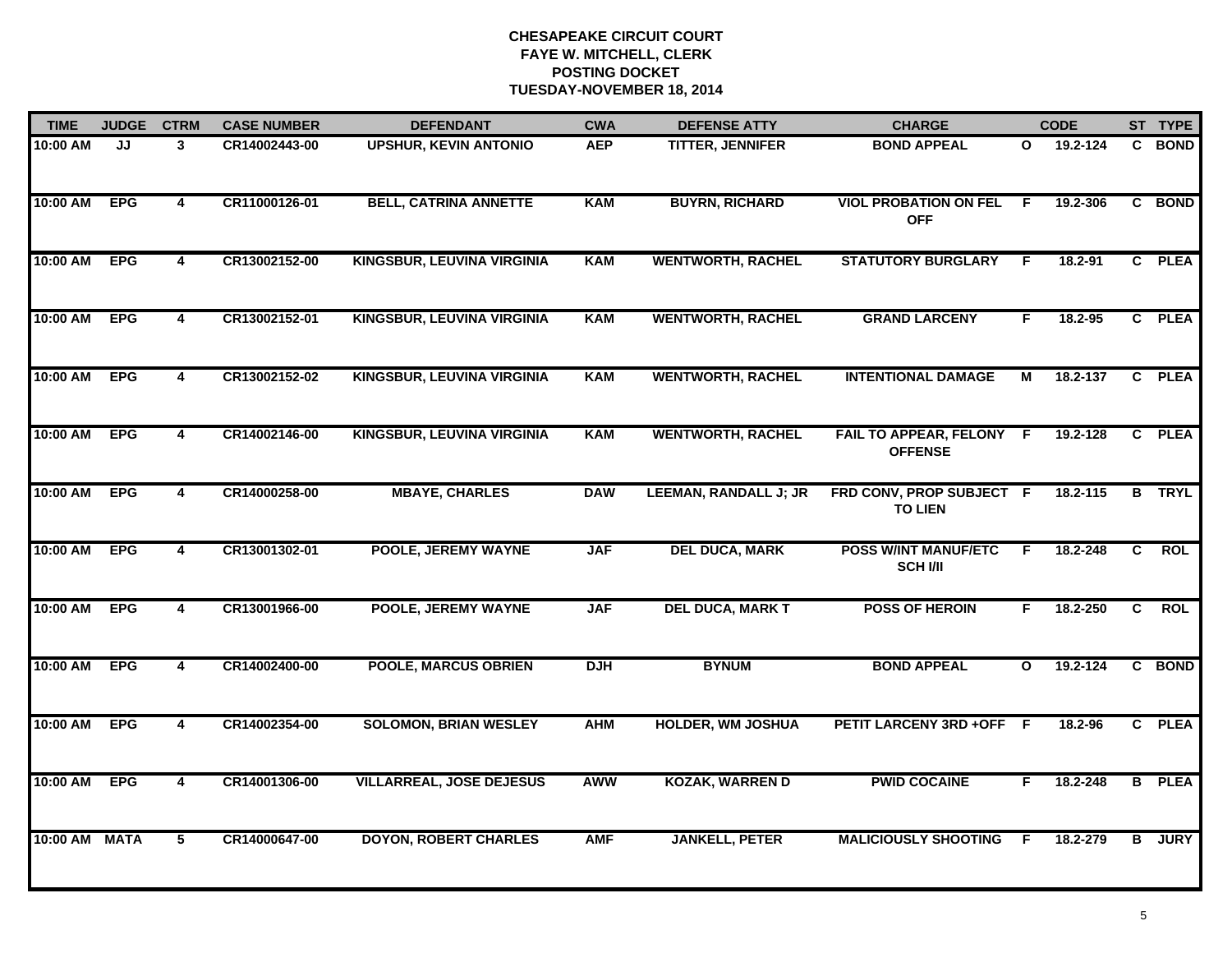| <b>TIME</b>   | <b>JUDGE</b> | <b>CTRM</b> | <b>CASE NUMBER</b> | <b>DEFENDANT</b>             | <b>CWA</b> | <b>DEFENSE ATTY</b>   | <b>CHARGE</b>                                  |     | <b>CODE</b>   |   | ST TYPE     |
|---------------|--------------|-------------|--------------------|------------------------------|------------|-----------------------|------------------------------------------------|-----|---------------|---|-------------|
| 10:00 AM MATA |              | 5           | CR14000647-01      | <b>DOYON, ROBERT CHARLES</b> | <b>AMF</b> | <b>JANKELL, PETER</b> | <b>ATTEMPT MALICIOUS</b><br><b>WOUNDING</b>    | F.  | 18.2-51       | В | <b>JURY</b> |
| 10:00 AM MATA |              | 5           | CR14001809-00      | <b>DOYON, ROBERT CHARLES</b> | <b>AMF</b> | Jankell, Peter J.     | <b>USE FIREARM IN FELONY</b><br><b>1ST OFF</b> | F.  | $18.2 - 53.1$ | в | <b>JURY</b> |
| 10:00 AM      | <b>RDS</b>   | 6           | CR13001406-14      | <b>LACEY, RAHEEM LORINZO</b> | <b>ASA</b> | <b>SACKS, ANDREW</b>  | <b>MALICIOUS WOUNDING</b>                      | F   | $18.2 - 51$   |   | <b>MOT</b>  |
| 10:00 AM      | <b>RDS</b>   | 6           | CR13001406-15      | <b>LACEY, RAHEEM LORINZO</b> | <b>ASA</b> | <b>SACKS, ANDREW</b>  | <b>USE FIREARM IN FELONY</b><br><b>1ST OFF</b> | F.  | 18.2-53.1     |   | <b>MOT</b>  |
| 10:00 AM      | <b>RDS</b>   | 6           | CR13001406-16      | <b>LACEY, RAHEEM LORINZO</b> | <b>ASA</b> | <b>SACKS, ANDREW</b>  | <b>USE FIREARM IN FELONY</b><br><b>1ST OFF</b> | F.  | 18.2-53.1     |   | <b>MOT</b>  |
| 10:00 AM      | <b>RDS</b>   | 6           | CR13001406-17      | <b>LACEY, RAHEEM LORINZO</b> | <b>ASA</b> | <b>SACKS, ANDREW</b>  | <b>MALICIOUS WOUNDING</b>                      | F.  | 18.2-51       |   | <b>MOT</b>  |
| 10:00 AM      | <b>RDS</b>   | 6           | CR13001406-18      | <b>LACEY, RAHEEM LORINZO</b> | <b>ASA</b> | <b>SACKS, ANDREW</b>  | <b>MALICIOUS WOUNDING</b>                      | F.  | $18.2 - 51$   |   | <b>MOT</b>  |
| 10:00 AM      | <b>RDS</b>   | 6           | CR13001406-19      | <b>LACEY, RAHEEM LORINZO</b> | <b>ASA</b> | <b>SACKS, ANDREW</b>  | <b>USE FIREARM IN FELONY</b><br>2ND OFF        | F.  | $18.2 - 53.1$ |   | <b>MOT</b>  |
| 10:00 AM      | <b>RDS</b>   | 6           | CR13001406-20      | <b>LACEY, RAHEEM LORINZO</b> | <b>ASA</b> | <b>SACKS, ANDREW</b>  | <b>MALICIOUS WOUNDING</b>                      | F.  | 18.2-51       |   | <b>MOT</b>  |
| 10:00 AM      | <b>RDS</b>   | 6           | CR13001406-21      | <b>LACEY, RAHEEM LORINZO</b> | <b>ASA</b> | <b>SACKS, ANDREW</b>  | <b>USE FIREARM IN FELONY</b><br><b>1ST OFF</b> | F.  | 18.2-53.1     |   | <b>MOT</b>  |
| 10:00 AM      | <b>RDS</b>   | 6           | CR13001406-22      | <b>LACEY, RAHEEM LORINZO</b> | <b>ASA</b> | <b>SACKS, ANDREW</b>  | <b>MALICIOUS WOUNDING</b>                      | F.  | $18.2 - 51$   |   | <b>MOT</b>  |
| 10:00 AM      | <b>RDS</b>   | 6           | CR13001406-23      | <b>LACEY, RAHEEM LORINZO</b> | <b>ASA</b> | <b>SACKS, ANDREW</b>  | <b>USE FIREARM IN FELONY</b>                   | -F. | $18.2 - 53.1$ |   | <b>MOT</b>  |
| 10:00 AM      | <b>RDS</b>   | 6           | CR13001406-24      | <b>LACEY, RAHEEM LORINZO</b> | <b>ASA</b> | <b>SACKS, ANDREW</b>  | <b>OCC BLDG: MALIC</b><br><b>SHOOT/THROW</b>   | F.  | 18.2-279      |   | <b>MOT</b>  |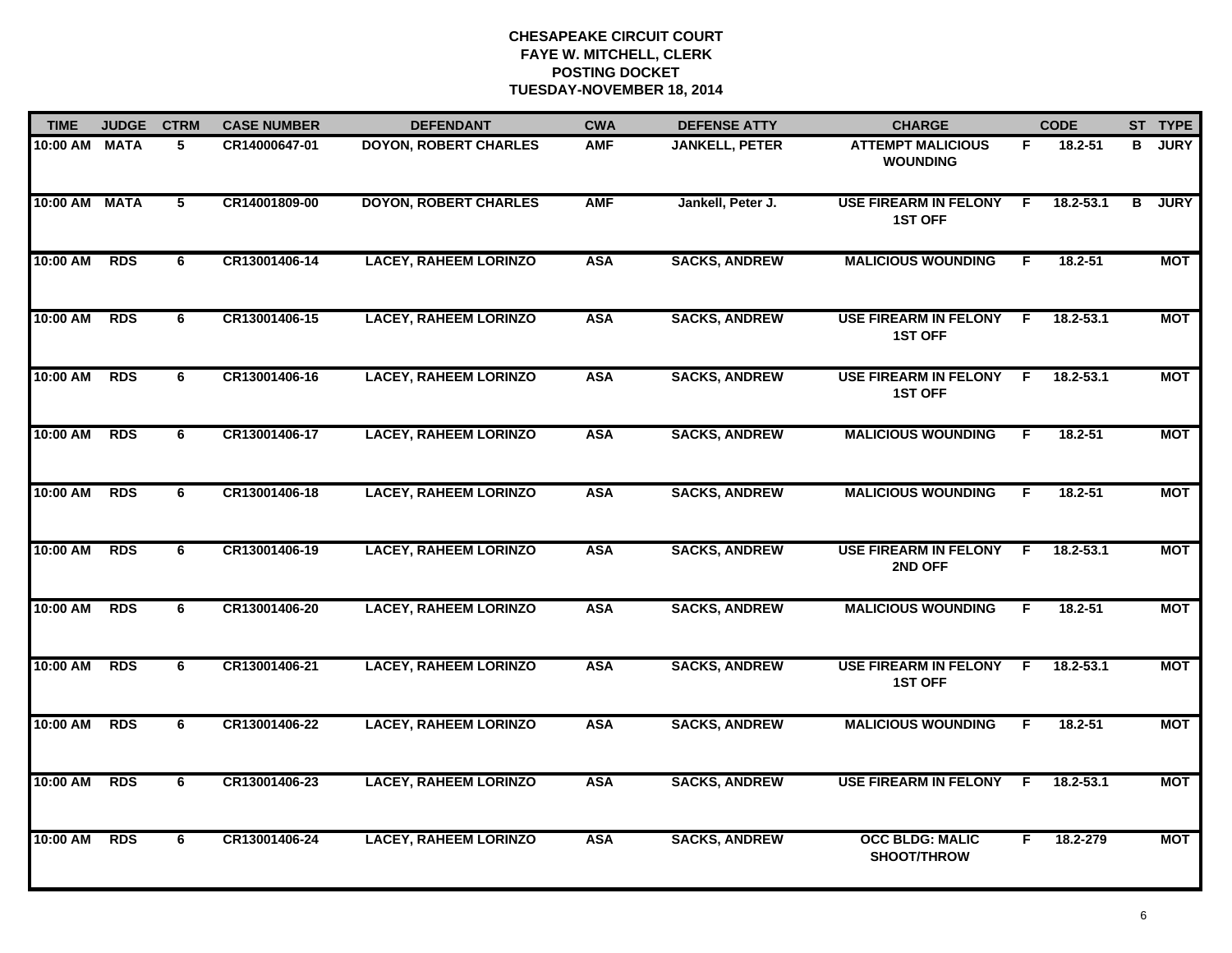| <b>TIME</b> | <b>JUDGE</b> | <b>CTR<sub>N</sub></b> | <b>CASE NUMBER</b> | <b>DEFENDANT</b>             | <b>CWA</b> | <b>DEFENSE ATTY</b>  | <b>CHARGE</b>                    | <b>CODE</b> | SТ | <b>TYPE</b> |
|-------------|--------------|------------------------|--------------------|------------------------------|------------|----------------------|----------------------------------|-------------|----|-------------|
| 10:00 AM    | <b>RDS</b>   |                        | CR13001406-25      | <b>LACEY. RAHEEM LORINZO</b> | <b>ASA</b> | <b>SACKS, ANDREW</b> | USE FIREARM IN FELONY<br>2ND OFF | 18.2-53.1   |    | <b>MOT</b>  |